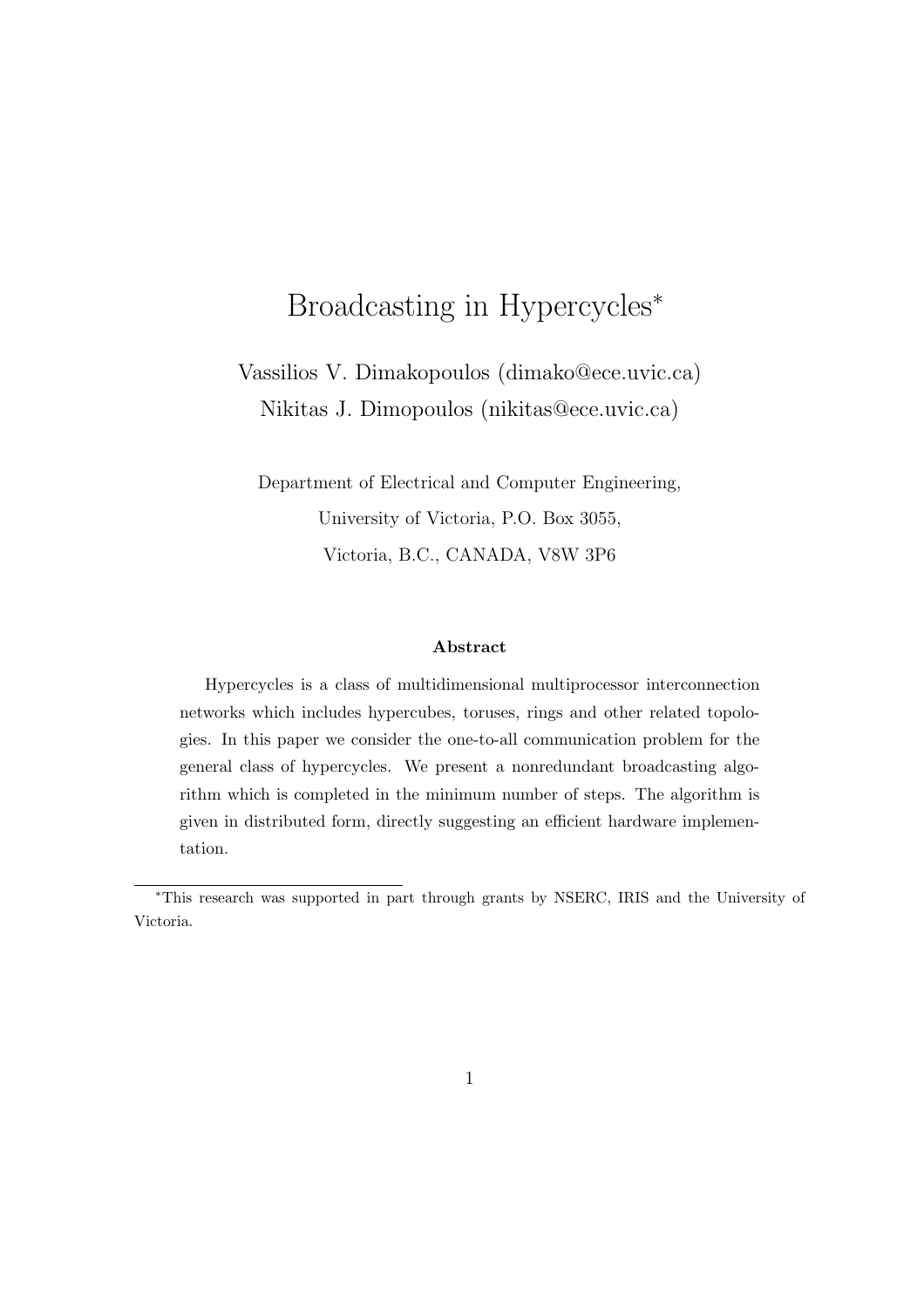## 1 Introduction

In a multiprocessor, one-to-all communication involves sending a message from a root node to all the other nodes through the underlying interconnection network. Such a communication primitive is necessary for system-level maintenance as well as for a big number of parallel applications, such as linear algebra algorithms [1].

A number of network topologies have been suggested for the interconnection between the processors. Hypercycles [8, 6] is a class of multidimensional graphs that includes such widely studied networks as the hypercubes,  $k$ -ary  $n$ -cubes, generalized hypercubes [3], toruses, and rings. Many properties and algorithms used for example in routing can be extended to the entire class of hypercycles, making it possible to choose a topology that best suits system requirements.

In this work, we study the broadcasting problem as applied to the entire class of hypercycles. We develop an algorithm that is nonredundant (i.e. no node receives the message more than once) and time-optimal (i.e. terminates in the minimum possible number of steps). Moreover, the algorithm is given in distributed form, suitable for direct implementation.

Similar algorithms have been given for the hypercubes [11], the generalized hypercubes [3] and other networks. Broadcasting in hypercycles differs from the ones given in [11, 3] because in the corresponding networks each dimension is a complete graph so that a message can be transmitted to all nodes in one step and with no redundancy. Hypercycles may not be fully connected in every dimension, making repetitions, because of their circular nature, a problem.

The paper is organized as follows: section 2 introduces the hypercycles and some of their graph theoretic properties; section 3 develops the backbone of our broadcasting scheme: broadcasting in a single dimension. In section 4 we give the multidimensional broadcasting algorithm and section 5 concludes the work.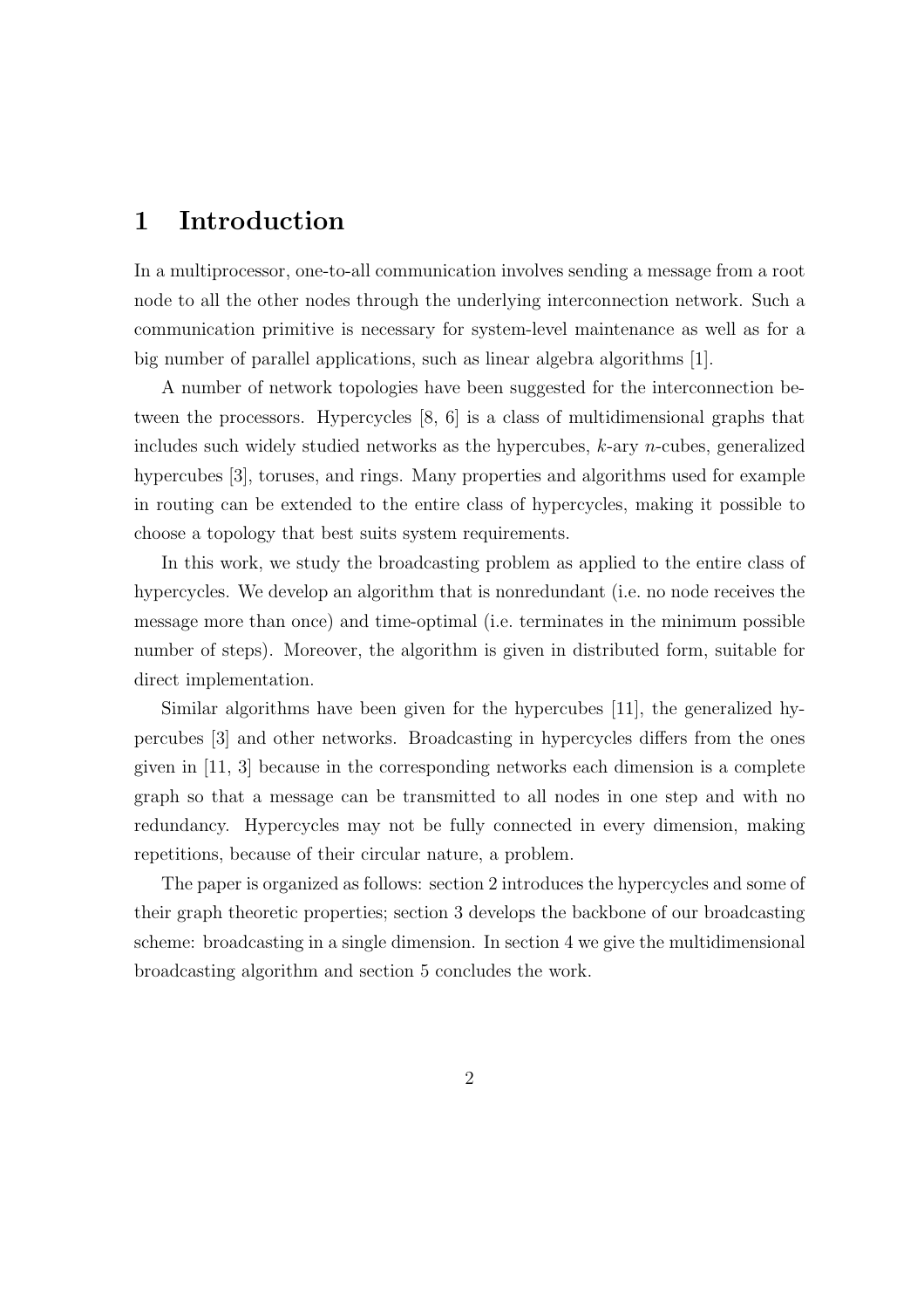### 2 Hypercycles

#### 2.1 Mixed-radix system

The mixed-radix system [2] is a generalization of base b representation, where each digit of a number may have a different base. Given a number  $N$ , factored into  $r$ factors  $m_1, m_2, ..., m_r$  as

$$
N = m_r \times m_{r-1} \times \cdots \times m_1,
$$

any number  $x, 0 \le x \le N - 1$ , can be written as an r-tuple

$$
(x_r x_{r-1} \ldots x_1)_{m_r m_{r-1} \ldots m_1}
$$

where  $m_i$  is the base of  $x_i$  and  $0 \le x_i \le m_i - 1$   $(i = 1, 2, ..., r)$ . The corresponding decimal number can be found as follows:

$$
x = \sum_{i=1}^{r} x_i w_i
$$

where  $w_i = m_{i-1} \times m_{i-2} \times \cdots \times m_1$ , the *weight* of the *i*th digit ( $w_1$  is always 1). As an example, let  $N = 24 = 3 \times 4 \times 2 = m_3 \times m_2 \times m_1$ . Then  $w_1 = 1, w_2 = 2, w_3 = 8$ , and

$$
(231)_{3,4,2} = 2 \times w_3 + 3 \times w_2 + 1 \times w_1 = 1 + 6 + 16 = 23.
$$

If the bases of the mixed radix system are clear from context, we are going to omit them in order to simplify the notation, i.e.

$$
(x_r x_{r-1} \dots x_1) \equiv (x_r x_{r-1} \dots x_1)_{m_r m_{r-1} \dots m_1}.
$$

Finally, we note that if  $m_1 = m_2 = \cdots = m_r = b$ , then the corresponding weights become  $w_i = m_{i-1} \times m_{i-2} \times \cdots \times m_1 = b^{i-1}$ , i.e. we obtain the standard base b representation.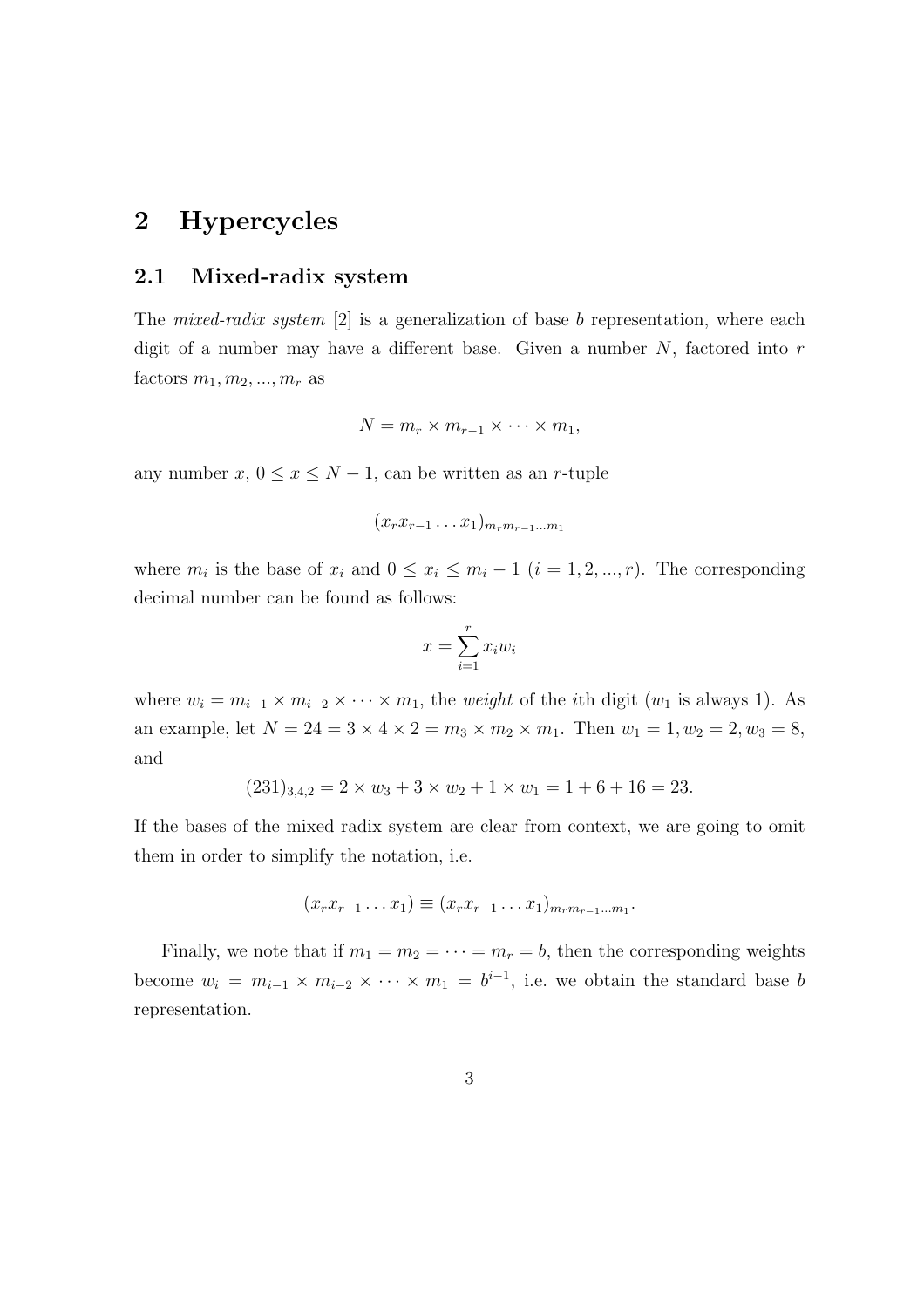#### 2.2 Hypercycles and their properties

A hypercycle is a graph  $G_{m_r,m_{r-1},...,m_1}^{\rho_r,\rho_{r-1},..., \rho_1} = (V, E)$  with N nodes where N is factored as  $N = m_r \times m_{r-1} \times \cdots \times m_1$ , generating a mixed radix system. The addresses of the nodes range from 0 to  $N-1$  hence  $V = \{0, 1, \ldots, N-1\}$ . After representing the address of each node in the mixed-radix system generated by the factors of  $N$ , the edge set is determined by  $\rho_1, \rho_2, \ldots, \rho_r$ , where

$$
\rho_i \leq m_i/2, \ i=1,2,\ldots,r
$$

as follows: if  $a = (a_r a_{r-1} \dots a_1) \in V$  and  $b = (b_r b_{r-1} \dots b_1) \in V$  then  $(a, b) \in E$  if and only if:

$$
\exists \xi_j, 1 \le \xi_j \le \rho_j, 1 \le j \le r: \qquad b_j = (a_j \pm \xi_j) \mod m_j
$$
  
and  $\forall i, 1 \le i \le r, i \ne j$   $a_i = b_i$  (1)

Hypercycles consist of r dimensions with  $m_i$  nodes in the *i*th dimension. Dimension *i* constitutes a circulant graph [4]  $C_{m_i}(1, 2, \ldots, \rho_i)$ . The circulant graph  $C_{m_i}(1, 2, \ldots, \rho_i)$ , where  $\rho_i \leq m_i/2$ , is defined as an  $m_i$ -node graph where node j is adjacent to nodes

$$
j \pm 1, j \pm 2, \ldots, j \pm \rho_i \; (\mathrm{mod} \, m_i).
$$

Note that the above definition is in accordance with (1) assuming that the hypercycle has only one dimension  $(r = 1)$ . Examples of hypercycles are given in Figure 1. In Figures 1(a) and (b) the hypercycles are one-dimensional, i.e. they are identical to the circulants  $C_6\langle 1\rangle$  and  $C_6\langle 1, 2\rangle$ , correspondingly.

For the above type of graph we know [4, 8] that it is regular with degree  $d_i$  and diameter  $D_i$  equal to

$$
d_i = \begin{cases} 2\rho_i & \text{if } \rho_i < m_i/2\\ 2\rho_i - 1 & \text{if } \rho_i = m_i/2 \end{cases} \tag{2}
$$

$$
D_i = \left\lceil \frac{\lfloor m_i/2 \rfloor}{\rho_i} \right\rceil \tag{3}
$$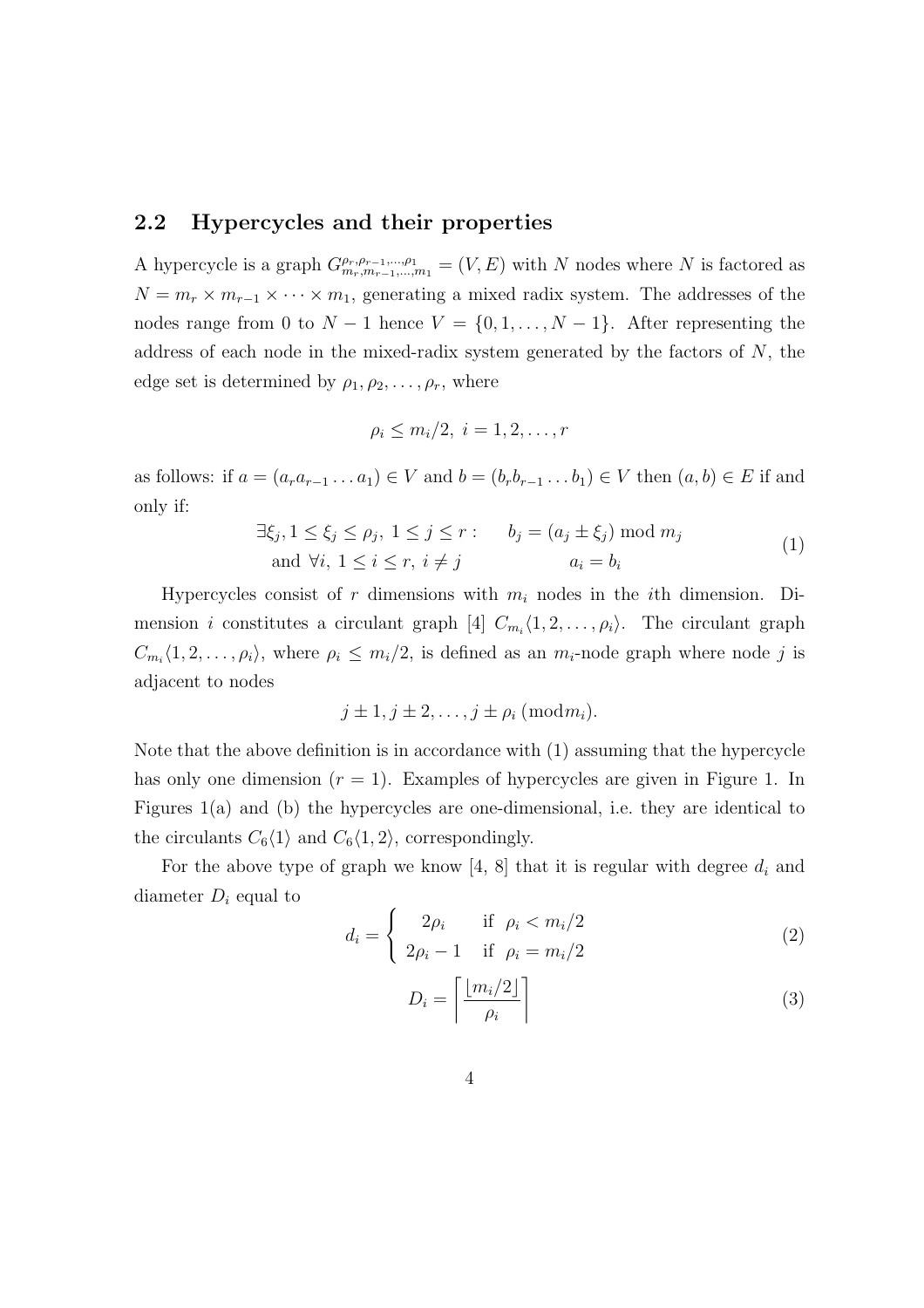Every node in an  $r$ -dimensional hypercycle belongs to  $r$  such circulants thus making hypercycles regular graphs with degree [8]

$$
d(G_{m_r,m_{r-1},...,m_1}^{\rho_r,\rho_{r-1},...,\rho_1})=\sum_{i=1}^r d_i
$$

and diameter

$$
D = \sum_{i=1}^{r} D_i \tag{4}
$$

where  $d_i$  and  $D_i$  are given by (2) and (3) respectively.

If  $\rho_i = \lfloor m_i/2 \rfloor$ , for all  $i = 1, 2, \ldots, r$ , then we obtain the generalized hypercube that uses the same factoring of N. For  $m_1 = m_2 = \cdots = m_r = 2$  we get the rdimensional hypercube. The k-ary cubes are also a subset of hypercycles, the  $k$ -ary r-cube obtained for  $m_1 = m_2 = \cdots = m_r = k$  and  $\rho_1 = \rho_2 = \cdots = \rho_r = 1$ .

Hypercycles have routing properties that are similar to those of the hypercubes. The routing algorithm has been described and analyzed elsewhere [7, 5] and is not needed for our purposes here.

### 3 Broadcasting in a single dimension

We first consider a single dimension of a hypercycle; it consists of the circulant graph  $C_m\langle 1, 2, \ldots, \rho \rangle$ . We recall that the diameter of this graph is equal to

$$
D = \left\lceil \frac{\lfloor m/2 \rfloor}{\rho} \right\rceil \tag{5}
$$

An optimal broadcasting algorithm should take exactly D steps to complete.

Assume that in the circulant  $C_m\langle 1, 2, \ldots, \rho \rangle$  the nodes are numbered 0 to  $(m-1)$  in a clockwise manner and node 0 wants to broadcast a message to all the other nodes see for example Figures 1(a), (b) and Figure 3. In the message we attach a *weight* field which is used as follows: when an intermediate node receives a broadcast message it checks its weight; if it is unity then the node stops the message transmission, otherwise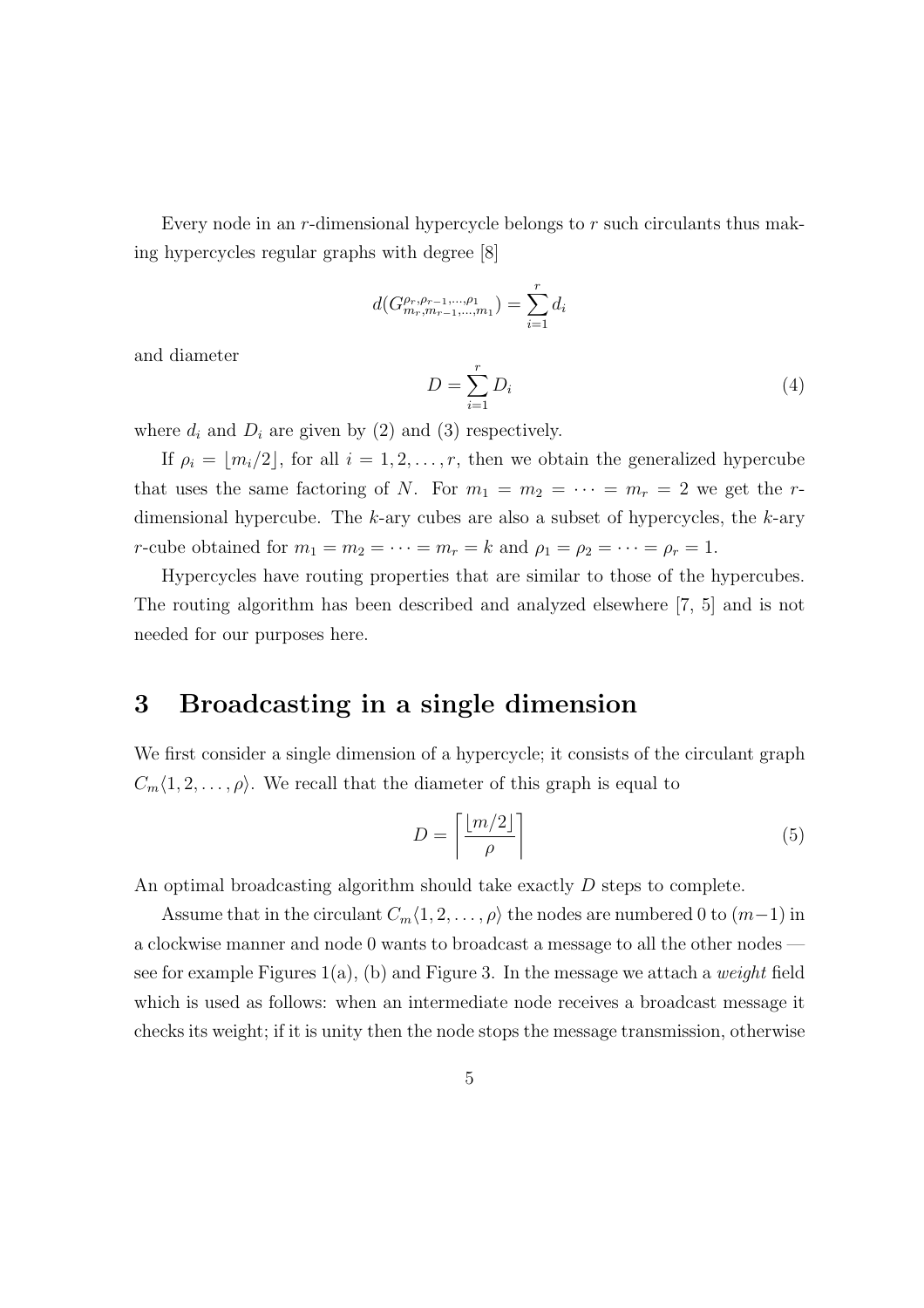it decrements the weight by 1 and sends the message to the node in distance  $\rho$  away, continuing in the direction the message had when it was received.

Begin by giving a weight of  $D$  and sending the message from node 0 to nodes  $1, 2, \ldots, \rho$  in the clockwise direction; this is accomplished in one step. After exactly D steps, nodes  $(D-1)\rho+1$ ,  $(D-1)\rho+2$ , ...,  $(D-1)\rho+(\rho-1)$ ,  $D\rho$  will have received the message with weight 1 and the transmission stops in this direction. Assume now that node 0 also sent the message with weight a to nodes  $m-1, m-2, \ldots, m-\rho$ in the counterclockwise direction. Then after exactly a steps, nodes  $m - (a - 1)\rho$  $1, m - (a - 1)\rho - 2, \ldots, m - a\rho$  will have received the message with weight 1.

We now want to make sure that no redundant transmissions are made, in other words, the counterclockwise paths should not meet the clockwise paths. From the above description, after D steps the furthest node reached in the clockwise direction is node  $D\rho$ . At the same time, after a steps, the furthest node reached visiting nodes in the counterclockwise direction from node 0, is node  $m - a\rho$ ;  $m - a\rho$  should be greater than  $D\rho$ . Solving for the *maximum* integer value of a, we obtain:

$$
m - a\rho > D\rho \Rightarrow a < \frac{m}{\rho} - D \Rightarrow a = \begin{cases} \frac{m}{\rho} - 1 - D & \text{if } m/\rho \text{ is integer} \\ \lfloor \frac{m}{\rho} \rfloor - D & \text{if } m/\rho \text{ is not an integer} \end{cases}
$$

or equivalently,

$$
a = \left\lfloor \frac{m-1}{\rho} \right\rfloor - D.
$$

Notice now that the transmission in the clockwise direction stopped at node  $D\rho$ while in the opposite direction, it stopped at node  $m - a\rho$ . Between nodes  $D\rho$  and  $m - a\rho$  there are exactly  $k = m - a\rho - D\rho - 1$  nodes. Hence, after the ath step, k nodes should continue the transmission for one more step in the counterclockwise direction to let the above nodes receive the message. This can be accomplished by giving, in the beginning, weights of  $(a + 1)$  to the k closest to the origin nodes in the counterclockwise direction. The remaining nodes receive a weight of a.

Based on the above analysis, we give a nonredundant broadcasting algorithm for circulant graphs shown in Figure 2, which is completed in exactly  $D$  steps, as shown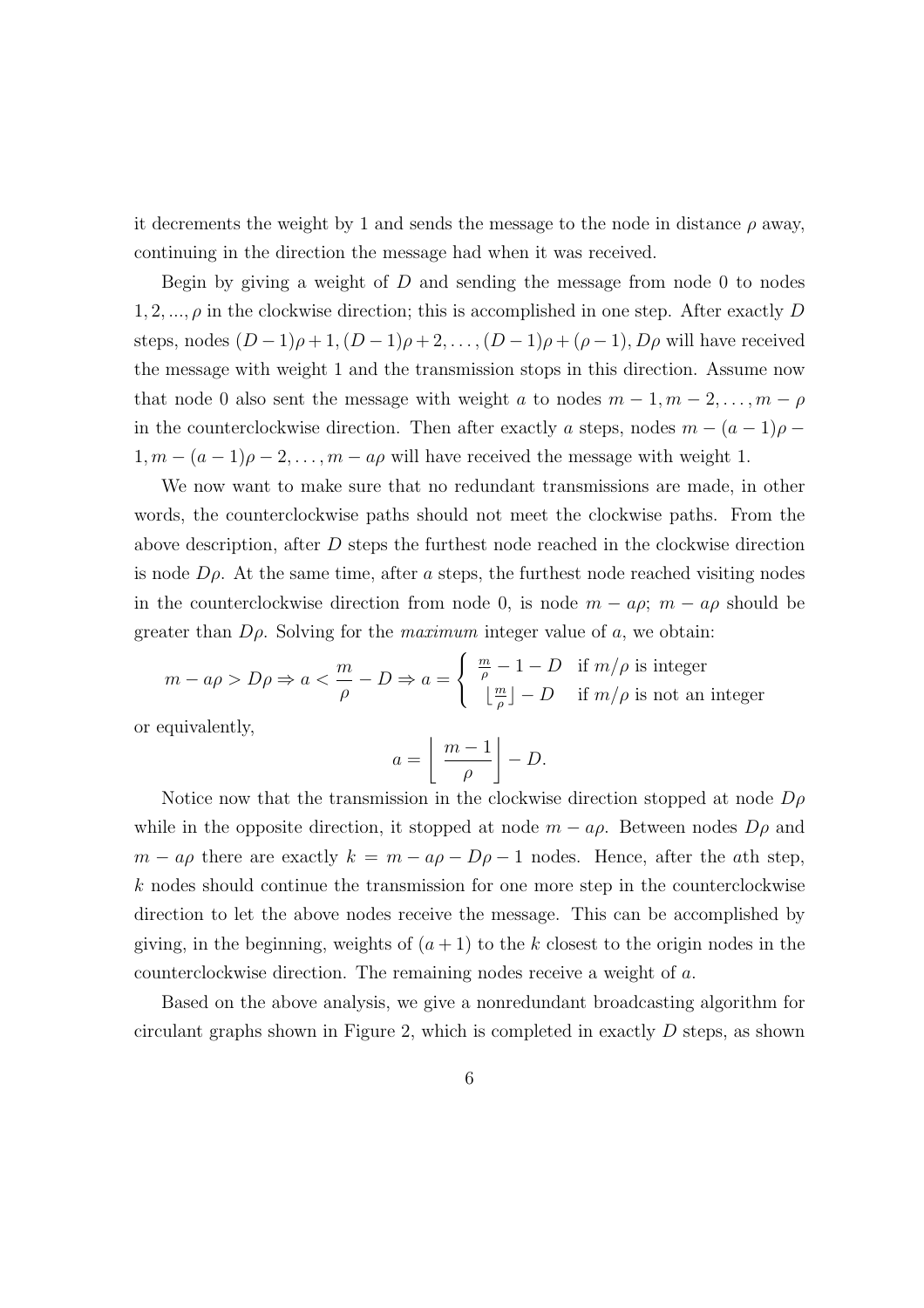below. The node addresses in the algorithm are all mod  $m$  and,  $a$  and  $k$  have the following values:

$$
a = \left\lfloor \frac{m-1}{\rho} \right\rfloor - D
$$
  
\n
$$
k = m - a\rho - D\rho - 1.
$$
\n(6)

Note that Algorithm 1 is clockwise preferential because of Case 1(a). Algorithm 1 can be written to be counterclockwise preferential by simply interchanging the occurrence of the terms 'clockwise' and 'counterclockwise'. The properties of the algorithms are identical because of the rotational invariance of the circulant graphs.

Theorem 1 Algorithm 1 is a nonredundant broadcasting algorithm for the circulant  $graph C_m\langle 1, 2, \ldots, \rho \rangle$ .

Proof. Without loss of generality (due to the symmetry of the graph) we can assume that the originating node is node 0. We consider broadcasting clockwise from node 0 (broadcasting in the counterclockwise direction is treated similarly). Case 1(a) of Algorithm 1 generates  $\rho$  paths by following the routes:

$$
0 \rightarrow \begin{cases} 1 & \rightarrow & \rho+1 & \rightarrow & \cdots & \rightarrow & (D-1)\rho+1 \\ 2 & \rightarrow & \rho+2 & \rightarrow & \cdots & \rightarrow & (D-1)\rho+2 \\ \vdots & & & & \\ \rho-1 & \rightarrow & \rho+(\rho-1) & \rightarrow & \cdots & \rightarrow & (D-1)\rho+(\rho-1) \\ \rho & \rightarrow & 2\rho & \rightarrow & \cdots & \rightarrow & D\rho. \end{cases}
$$

Node  $D\rho$  is reached following the last path. Any number j between  $(\rho + 1)$  and  $D\rho$ can be uniquely represented as  $j = q\rho + r$ , where  $0 \le r < \rho$  is the remainder of the division by  $\rho$ . Since node j receives the message from node  $j - \rho = (q - 1)\rho + r$  and sends the message to node  $j + \rho = (q + 1)\rho + r$  (Case 2 of Algorithm 1), we see that the node addresses on any path have the same remainder. Hence, any node up to and including node  $D\rho$  belongs to a path and the paths have no node in common.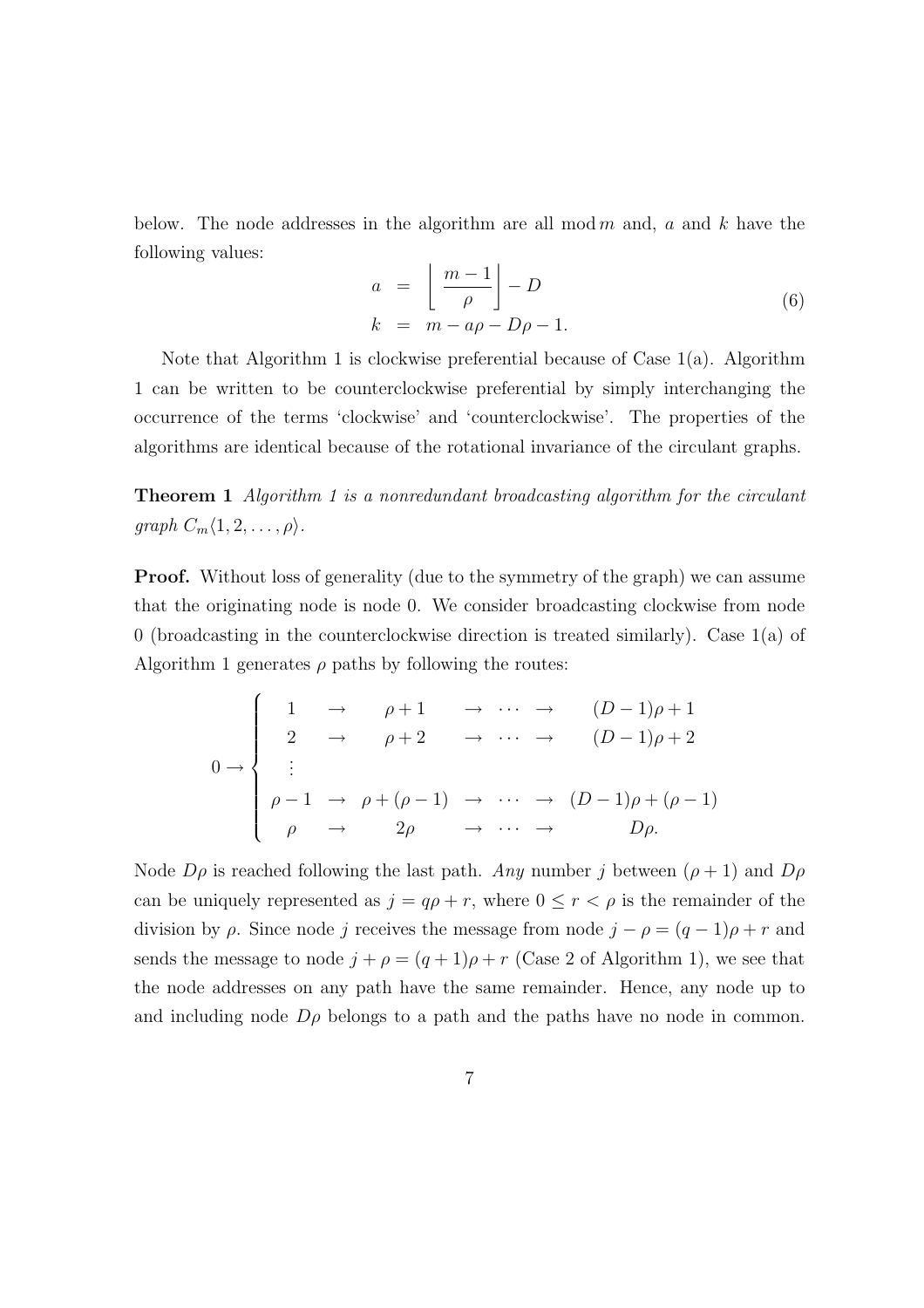Exactly the same holds for the paths formed in the counterclockwise direction from node 0.

To complete the proof we have to show that while the clockwise paths reach node  $D\rho$ , the counterclockwise paths reach node  $D\rho + 1$ . We distinguish two cases:

Case 1:  $k = 0$ 

In this case the counterclockwise paths reach node  $m - a\rho$ :

$$
0 \to m - \rho \to m - 2\rho \to \cdots \to m - a\rho
$$

Since  $k = 0$ , from (6) we get

$$
k = m - a\rho - D\rho - 1 = 0 \Rightarrow m - a\rho = D\rho + 1.
$$

Case 2:  $k \neq 0$ 

In this case the counterclockwise paths reach node  $m - k - a\rho$  following the route:

$$
0 \to m - k \to m - k - \rho \to \cdots \to m - k - a\rho
$$

starting with weight  $(a + 1)$ . But

$$
m - k - a\rho = m - (m - a\rho - D\rho - 1) - a\rho = D\rho + 1.
$$

Theorem 2 The broadcasting described in Algorithm 1 is completed in exactly D steps (i.e. minimum number of steps).

**Proof.** Since we start with weights D, a, and possibly  $(a+1)$ , and after each step the weights are decreased by one, the algorithm is completed in  $\max\{D, a\}$  or  $\max\{D, a+$ 1} steps.

Case 1:  $k = 0$ 

In this case we do not have weights of  $(a + 1)$  so we have to show that  $a \le D$ ; we get

$$
k = m - a\rho - D\rho - 1 = 0 \Rightarrow a - D = \frac{m - 1}{\rho} - 2D.
$$
 (7)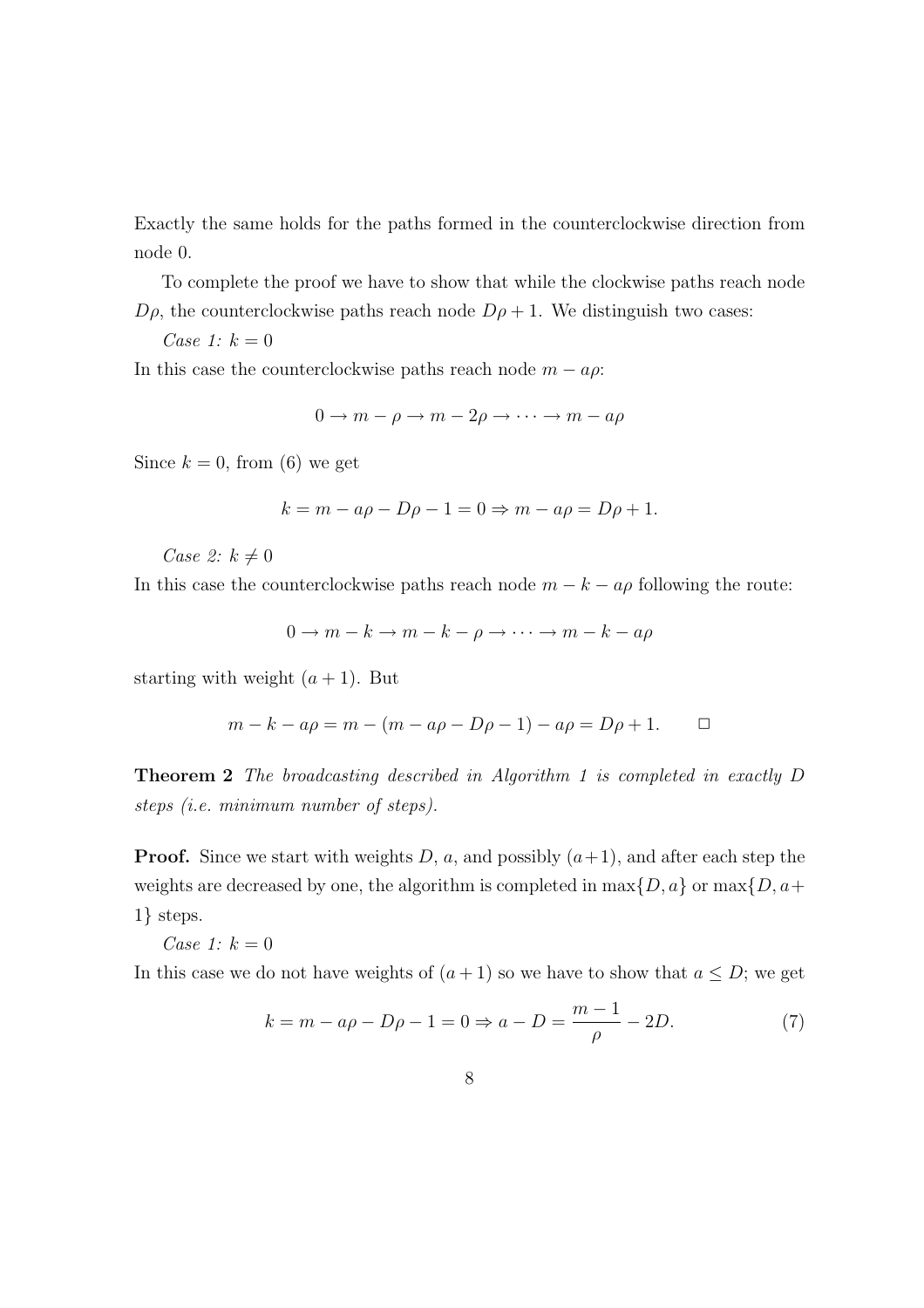From (5) we obtain:

$$
D = \left\lceil \frac{\lfloor m/2 \rfloor}{\rho} \right\rceil \ge \frac{\lfloor m/2 \rfloor}{\rho} \ge \frac{m-1}{2\rho} \tag{8}
$$

and (7) gives  $a - D \leq 0$ .

Case 2:  $k > 0$ 

In this case we need to show that  $a < D$ ; working as in Case 1 we get

$$
k = m - a\rho - D\rho - 1 > 0 \Rightarrow a - D < \frac{m - 1}{\rho} - 2D
$$

and from (8),  $a - D < 0$ .  $\Box$ 

Four examples are shown in Figure 3.

A comment should be made now about the proposed broadcasting algorithm with respect to the implementation cost. The hardware requirements are minimal since all the intermediate nodes need only compare the received weight to 1 and possibly decrement it by 1. All the computations for the different weights have to be performed only once, and only in the originating node. This can be done easily in software or by hardwiring the values of a, k and D to the router subsystem. We describe our prototype implementation in detail in section 4.1.

### 4 The complete algorithm

The multidimensional broadcasting of a message to every node in a hypercycle is similar to the one used for hypercubes [11] and generalized hypercubes [3]. The complete procedure is formulated in Algorithm 2, in Figure 4, and is completed in the minimum number of steps, equal to the diameter of the hypercycle.

Assuming that the r dimensions of the hypercycle  $G_{m_r,m_{r-1},...,m_1}^{\rho_r,\rho_{r-1},...,\rho_1}$  are ordered (in any fixed ordering), the originating node sends the message with a pair of weights attached to it,  $(wd, wc)$ , where wd is used for propagating through the dimensions and wc is used for broadcasting within a single dimension (circulant graph). The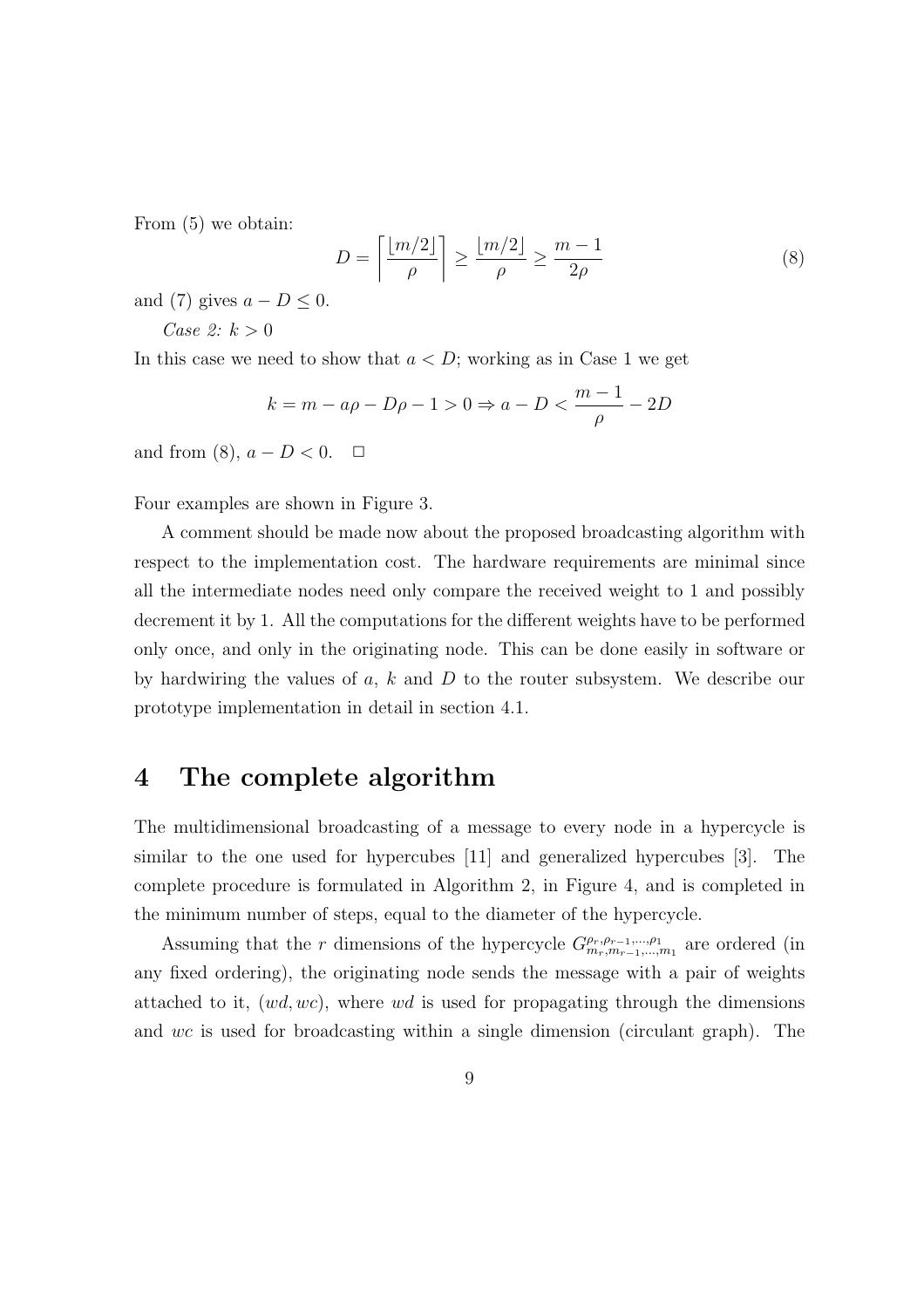nodes that receive the message with weights  $(wd, wc)$  send it to dimensions  $i =$  $1, 2, \ldots, wd - 1$  with weights  $(i, wc_i)$ , where  $wc_i$  is computed according to case 1 of Algorithm 1, because the message has to be broadcast along the whole circulant graph that corresponds to dimension  $i$ . They also send it along dimension  $wd$  with weights  $(wd, wc - 1)$  according to case 2 of Algorithm 1 since the node is an intermediate node in the broadcasting along dimension wd. This way the message is received by every node with no redundancy. An example is shown in Figure 5.

An informal proof of the no-redundancy property can be stated as follows: assume without loss of generality that node  $(00 \cdots 0)$  is the origin. Because Algorithm 1 is nonredundant (as used in the first condition of Case 2 in Algorithm 2), we can assume that each dimension behaves like a fully connected graph and all its nodes receive the message in one step; thus nodes  $(a_r 00 \cdots 0)$ , for all  $a_r = 0, 1, \ldots, m_r - 1$ , receive the message at the same time. The remaining transmissions originate from these nodes and route through strictly lower dimensions (second condition in Case 2 of Algorithm 2). Hence all nodes that will receive the message from node  $(a_r00\cdots0)$ *must* have their first address digit equal to  $a_r$ . Consequently, they could never receive the message from a node  $(a'_r 00 \cdots 0)$ ,  $a'_r \neq a_r$ . A simple induction shows that nodes receiving the message from a node  $(a_ra_{r-1}\cdots a_k00\cdots 0)$  cannot receive it from any node  $(a'_r a'_{r-1} \cdots a'_k 00 \cdots 0)$  where for at least one i in  $\{k, k+1, \ldots, r\}$ ,  $a'_i \neq a_i$ .

The only thing to note is that since the maximum value for  $wd$  is  $r$  and the maximum value for wc, when in dimension i, is the diameter  $D_i$  of the corresponding circulant graph (Theorem 2), the number of steps needed to complete the broadcasting for the whole hypercycle is

$$
\sum_{i=1}^{\max\{wd\}} \max\{wc \text{ in dimension } i\} = \sum_{i=1}^{r} D_i
$$

which according to (4) is equal to the diameter of the hypercycle. Hence the algorithm requires the minimum number of steps to complete.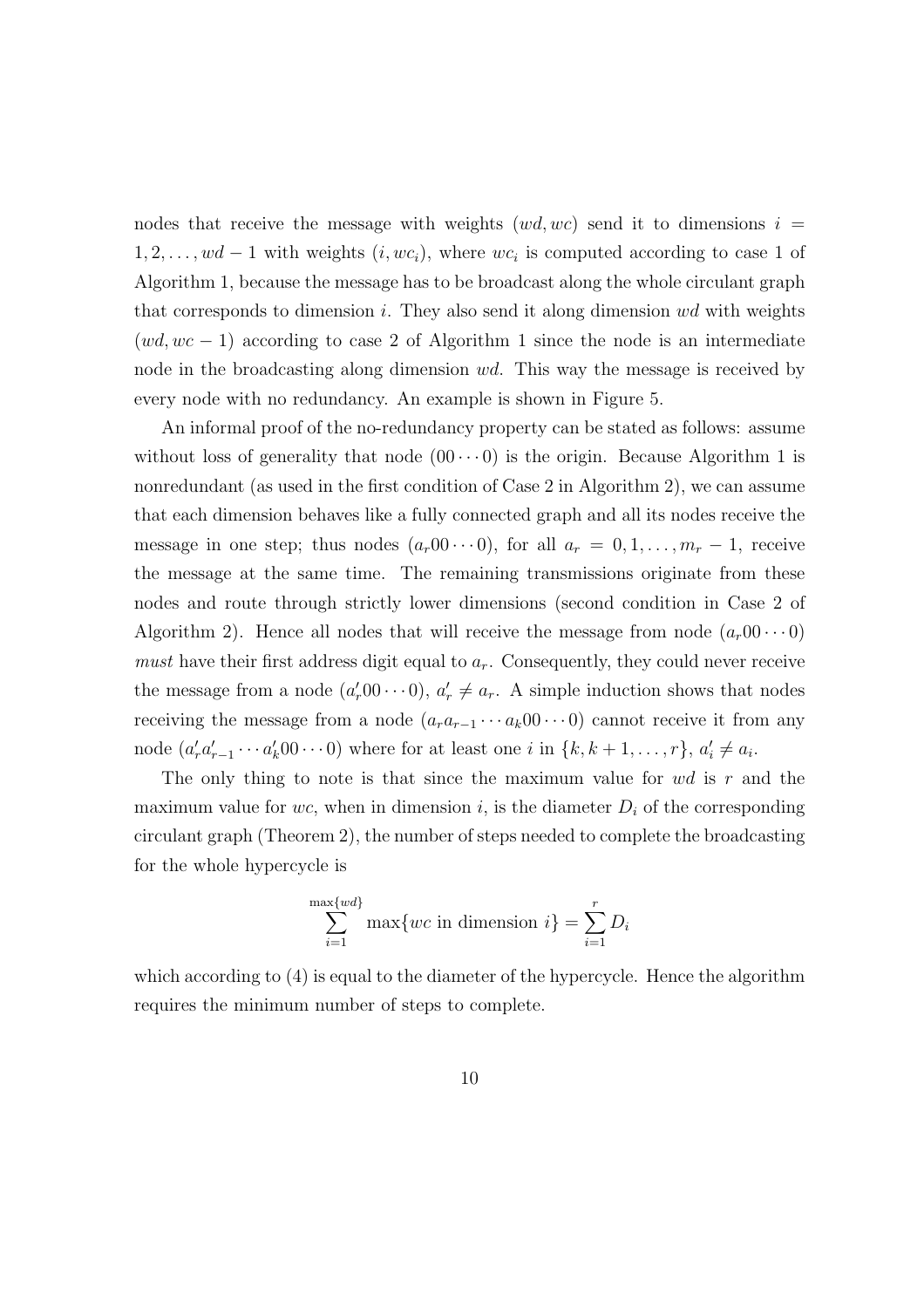#### 4.1 An FPGA prototype

We have developed CoDeL [9], a novel hardware description language suitable for rapid prototyping of algorithmic machines. The compiler generates synthesizeable VHDL code which can be mapped to technologies like FPGAs and ASICs. Algorithms 1 and 2 were expressed as a CoDeL source program; The module was made completely programmable: during startup it inputs the machine's configuration, i.e. the number of dimensions, the  $m_i$ 's, the  $\rho_i$ 's and the  $D_i$ 's. Up to four dimensions are supported, each dimension having up to 15 nodes, allowing for a maximum of  $15^4 \approx 50$ K nodes in total. The maximum allowable degree is 16. The constants  $a$  and  $k$  are calculated for each dimension according to (6) and stored in registers. The module then waits until a broadcast message is received whereby it generates the appropriate weights based on the the presented algorithms.

The resultant VHDL code was simulated for functional correctness and targeted to a XILINX 4013Q208 FPGA chip [12]. The statistics of the implementation were as follows: 2106 primitive XILINX cells, 62 used pins and 98% utilized area. With a clock of 25MHz the worst-case delay for the source and intermediate nodes (corresponding to a 4-dimensional graph of degree 16) is  $5\mu s$  and  $4\mu s$ , respectively. The delay drops to  $0.6\mu$ s for an intermmediate node in a single-dimension graph (Case 2 of Algorithm 1). We expect the delays to be reduced significantly if the implementation technology is full custom VLSI, instead of XILINX gate arrays.

### 5 Conclusion

We presented a nonredundant broadcasting algorithm for the entire class of hypercycles. The algorithm was proven to be time-optimal and also quite efficient in terms of hardware requirements. Also, the algorithm was presented in fully distributed form, which leads to easy implementation.

In the course of our research we have already designed and manufactured a VLSI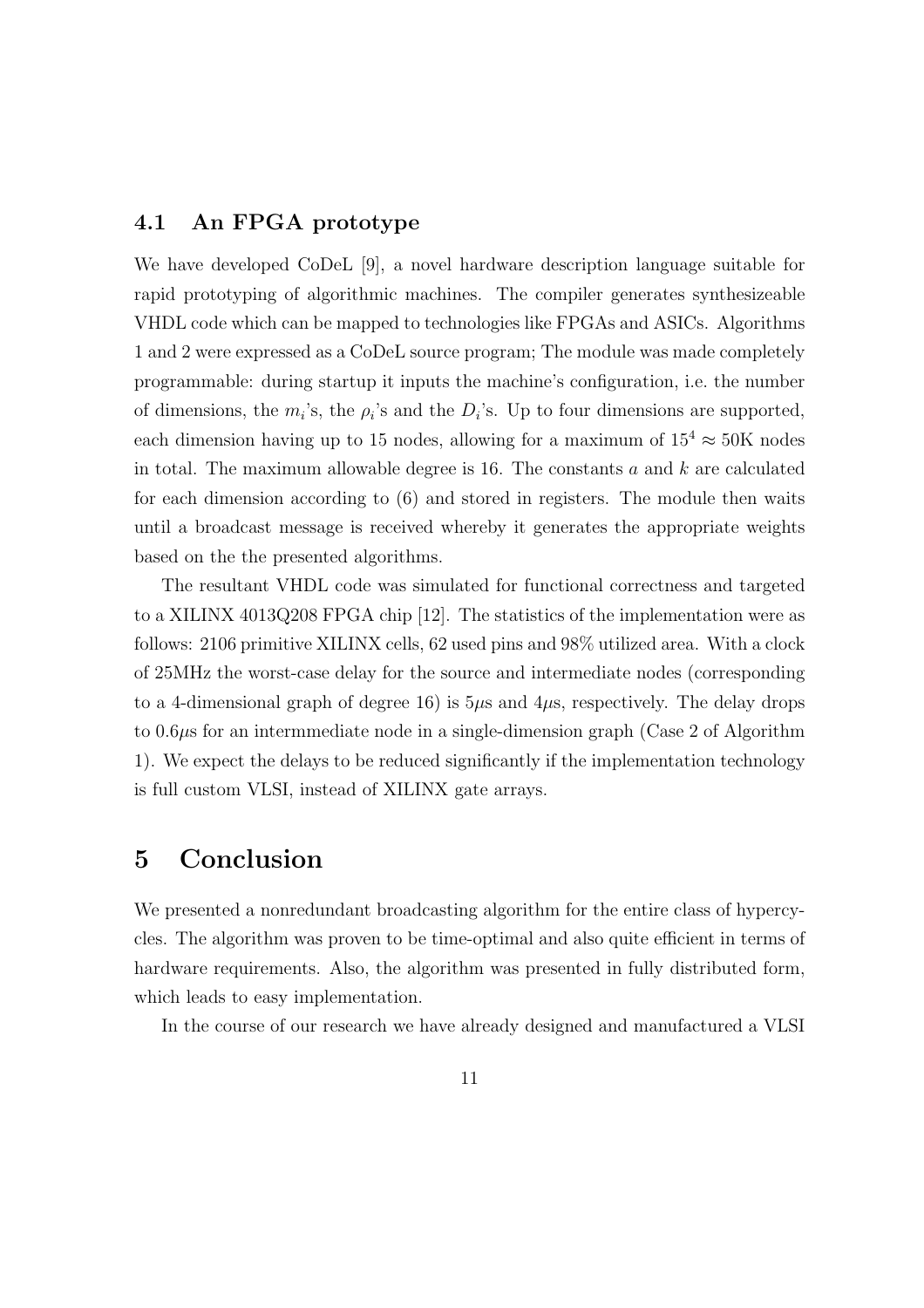chip that implements parts of the router engine for hypercycles in Northern Telecom's CMOS 4S  $1.2\mu$  technology [10]. The broadcasting algorithm presented here has been implemented in FPGA technology using CoDeL, a novel hardware description language we have developed. We are currently using CoDeL to design the rest of the communication subsystem with our ultimate goal being a fully functional hypercycle network.

# References

- [1] Bertsekas, D P and Tsitsiklis, J N Parallel and Distributed Computation: Numerical Methods, Prentice-Hall, Englewood Cliffs (1989)
- [2] Bhuyan, L N and Agrawal, D P 'Design and Performance of Generalized Interconnection Networks', IEEE Trans. on Computers, Vol. 32 (1983) pp. 1081 – 1090
- [3] Bhuyan, L N and Agrawal, D P 'Generalized Hypercube and Hyperbus Structures for a Computer Network', IEEE Trans. on Computers, Vol. 33 (1984) pp. 323 – 333
- [4] Boesch, F and Tindell, R 'Circulants and Their Connectivities', Journal of Graph Theory, Vol. 8 (1984) pp. 487 – 499
- [5] Dimopoulos, N J, Chowdhury, M, Sivakumar, R and Dimakopoulos, V 'Routing in Hypercycles. Deadlock Free and Backtracking Strategies', PARLE '92 Parallel Architectures and Languages Europe, Paris, France (1992) pp. 973 – 974
- [6] Dimopoulos, N J, Radhakrishnan, S and Radvan, D 'Routing and Processor Allocation on a Hypercycle-Based Multiprocessor', Proc. International Conference on Supercomputing, Cologne, Germany (1991) pp. 105 – 114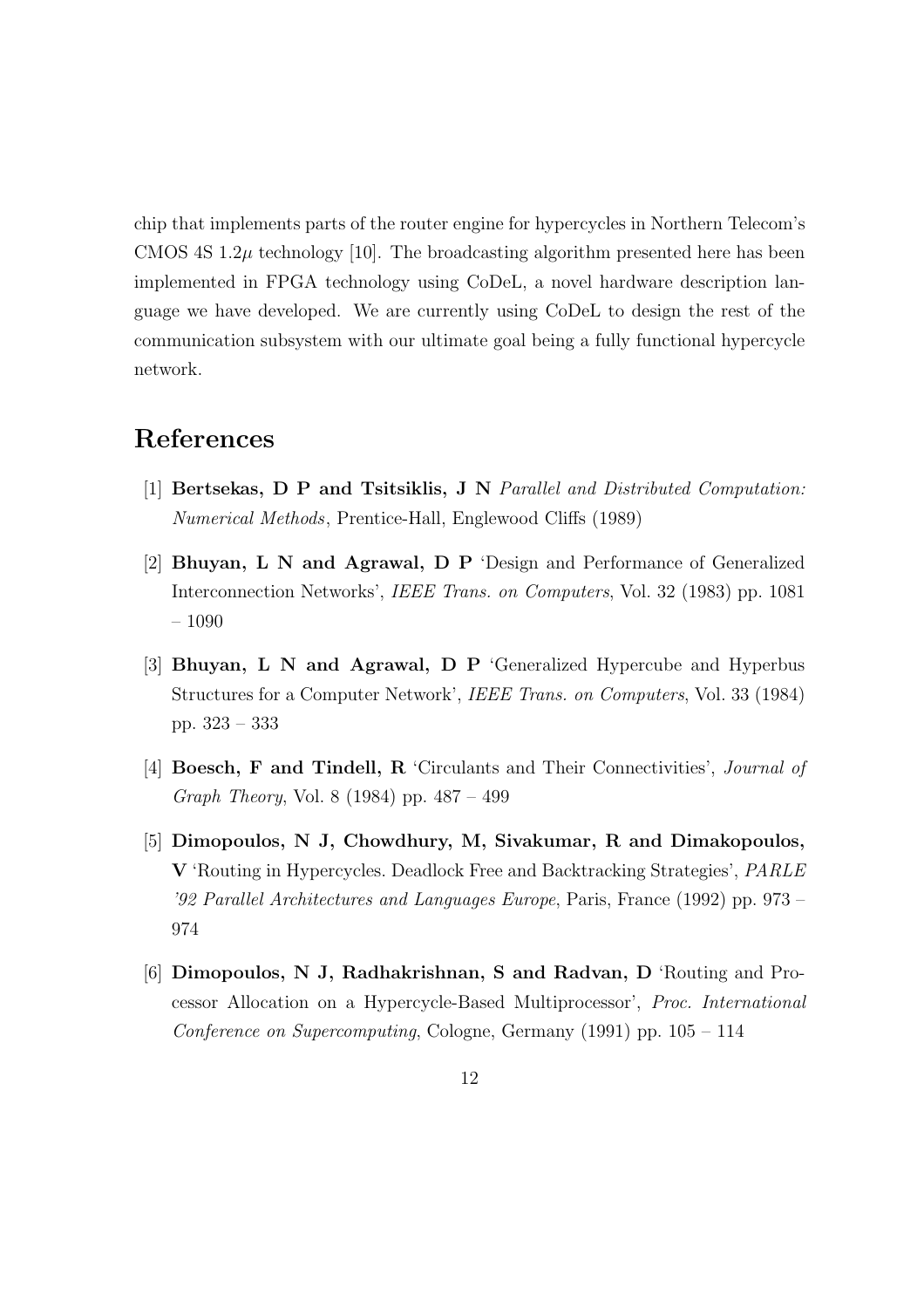- [7] Dimopoulos, N J, Radvan, D and Li, K F 'Performance Evaluation of the Backtrack to the Origin and Retry Routing for Hypercycle Based Interconnection Networks', Proc. 10th International Conference on Distributed Systems, Paris, France (1990) pp. 279 – 284
- [8] Dimopoulos, N J, Rasmussen, R D, Bolotin, G S, Lewis, B F and Manning, R M 'Hypercycles, Interconnection Networks With Simple Routing Strategies', Proc. Canadian Conference on Electrical and Computer Engineering, Vancouver, B.C., Canada (1988) pp. 577 – 580
- [9] Sivakumar, R, Dimakopoulos V V and Dimopoulos N J 'Design of a Programmable Controller for Hypercycle Based Interconnection Networks', FPD'95, the 3rd Canadian Workshop on Field-Programmable Devices, Montreal, Quebec, Canada, (May 1995) (to appear)
- [10] Sivakumar, R, Dimopoulos, N J, Dimakopoulos, V and Chowdhury, M 'Implementation of the Routing Engine for Hypercycle Based Interconnection Networks', Proc. Canadian Conference on VLSI, Kingston, Ont., Canada (1991) pp. 6.4.1 – 6.4.7
- [11] Sullivan, H and Bashkow, T R 'A Large Scale, Homogeneous, Fully Distributed Parallel Machine I', Proc. 4th Symposium on Computer Architecture,  $(1977)$  pp.  $105 - 117$
- [12] XILINX Corporation The Programmable Logic Data Book (1994)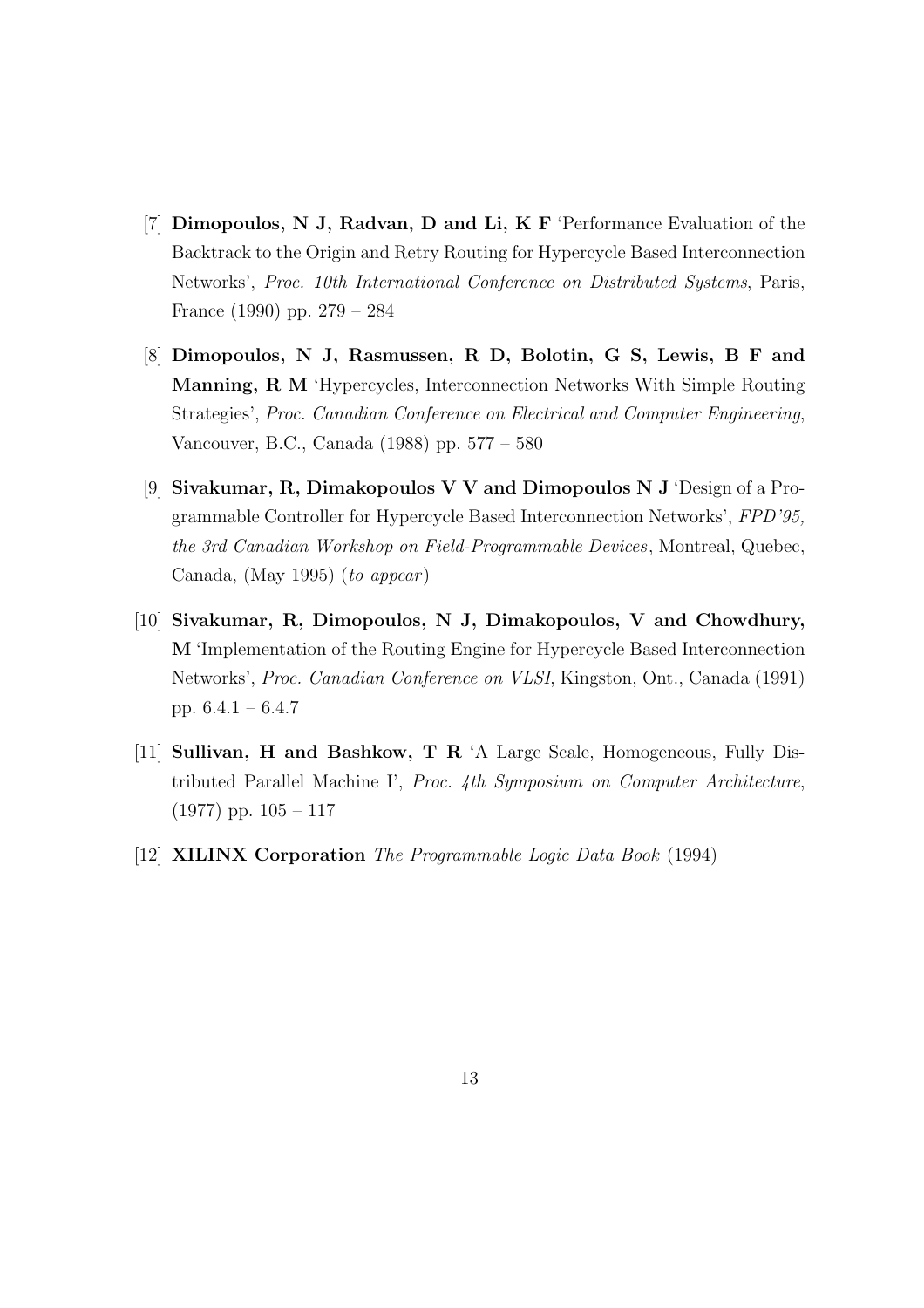



Figure 1: Some hypercycles:  $G_6^1$  (a),  $G_6^2$  (b),  $G_{4,3}^{1,1}$  $^{1,1}_{4,3}$  (c),  $G_{2,5}^{1,1}$  $_{2,5}^{1,1}$  (d)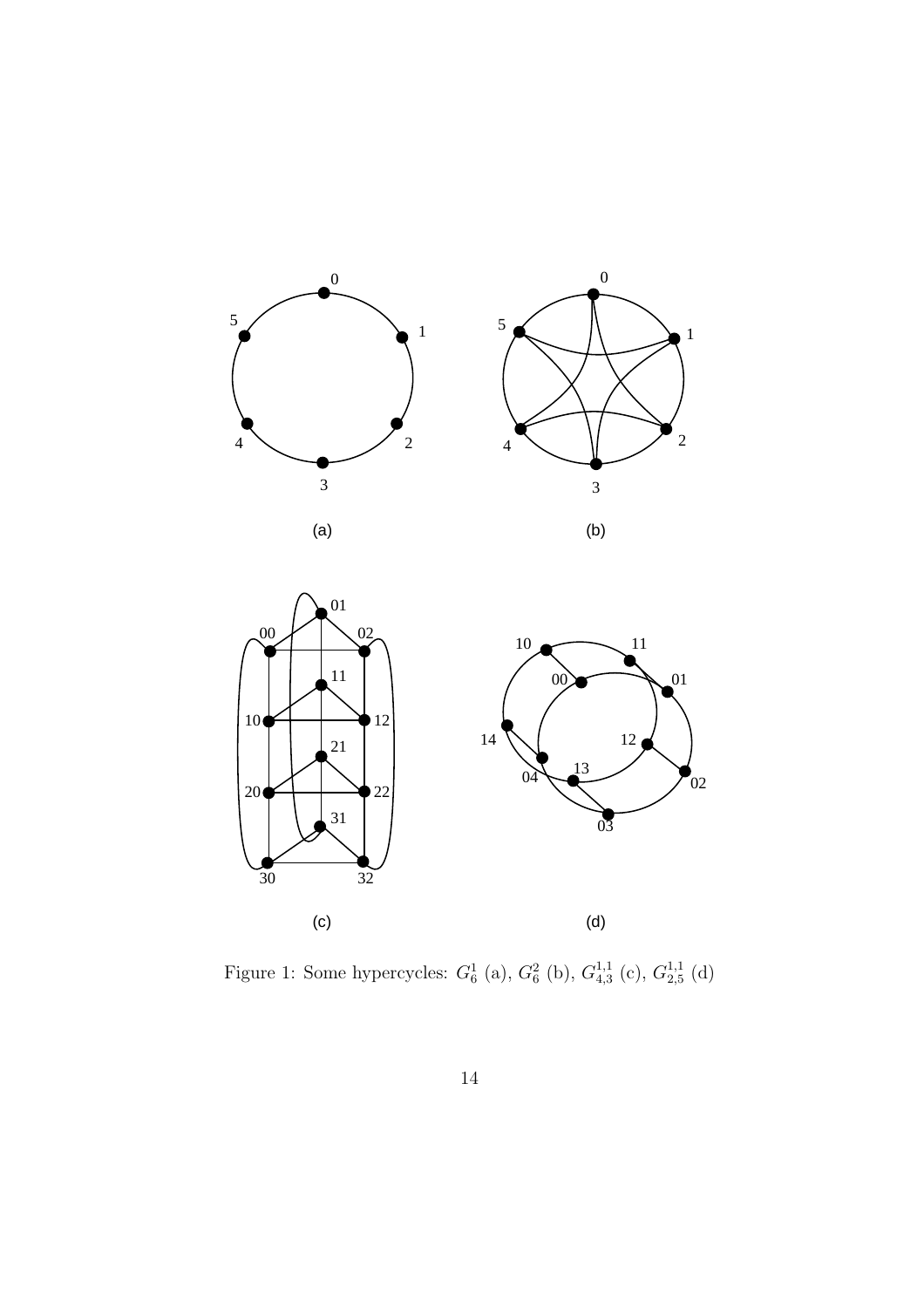Case 1: ORIGINATING NODE (node i)

- Send the message with weight D to all  $\rho$  nodes in the clockwise direction, i.e. nodes  $i + 1, i + 2, \ldots, i + \rho$
- Send the message with weight  $(a + 1)$  to the first k nodes counterclockwise, i.e. nodes  $i-1, i-2, \ldots, i-k$
- Send the message with weight a to the remaining  $\rho k$  nodes (counterclockwise), i.e. nodes  $i - (k + 1), i - (k + 2), \ldots, i - \rho$

Case 2: THE OTHER NODES ( $wc$  is the weight of the received message)

s If  $(wc = 1)$ 

then Stop

- else  $wc \leftarrow wc 1$ 
	- Send the message with the new weight wc to the node at distance  $\rho$  in the direction the message was received

Figure 2: Algorithm 1 (all node addresses are mod  $m$ )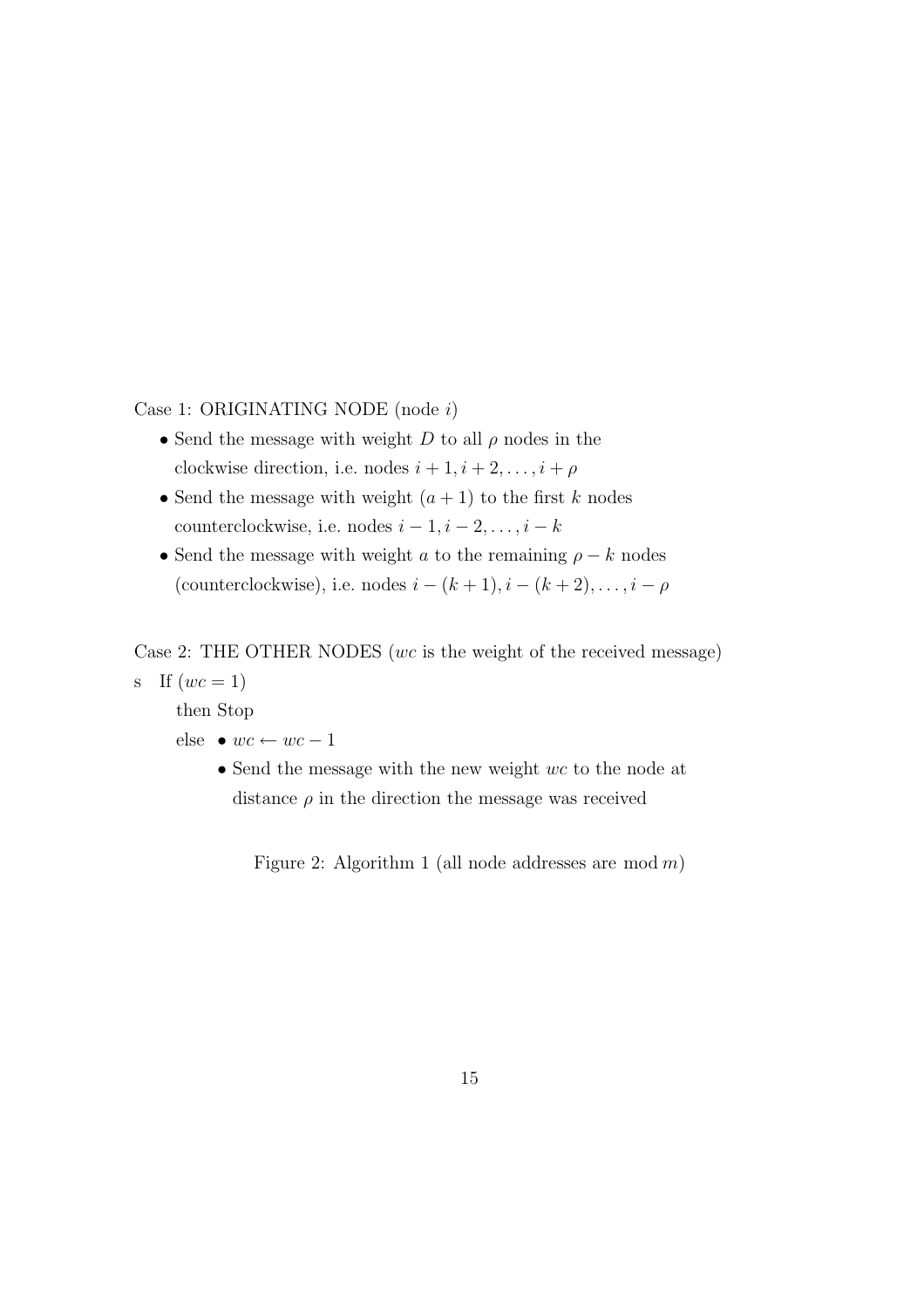

Figure 3: Broadcasting in circulant graphs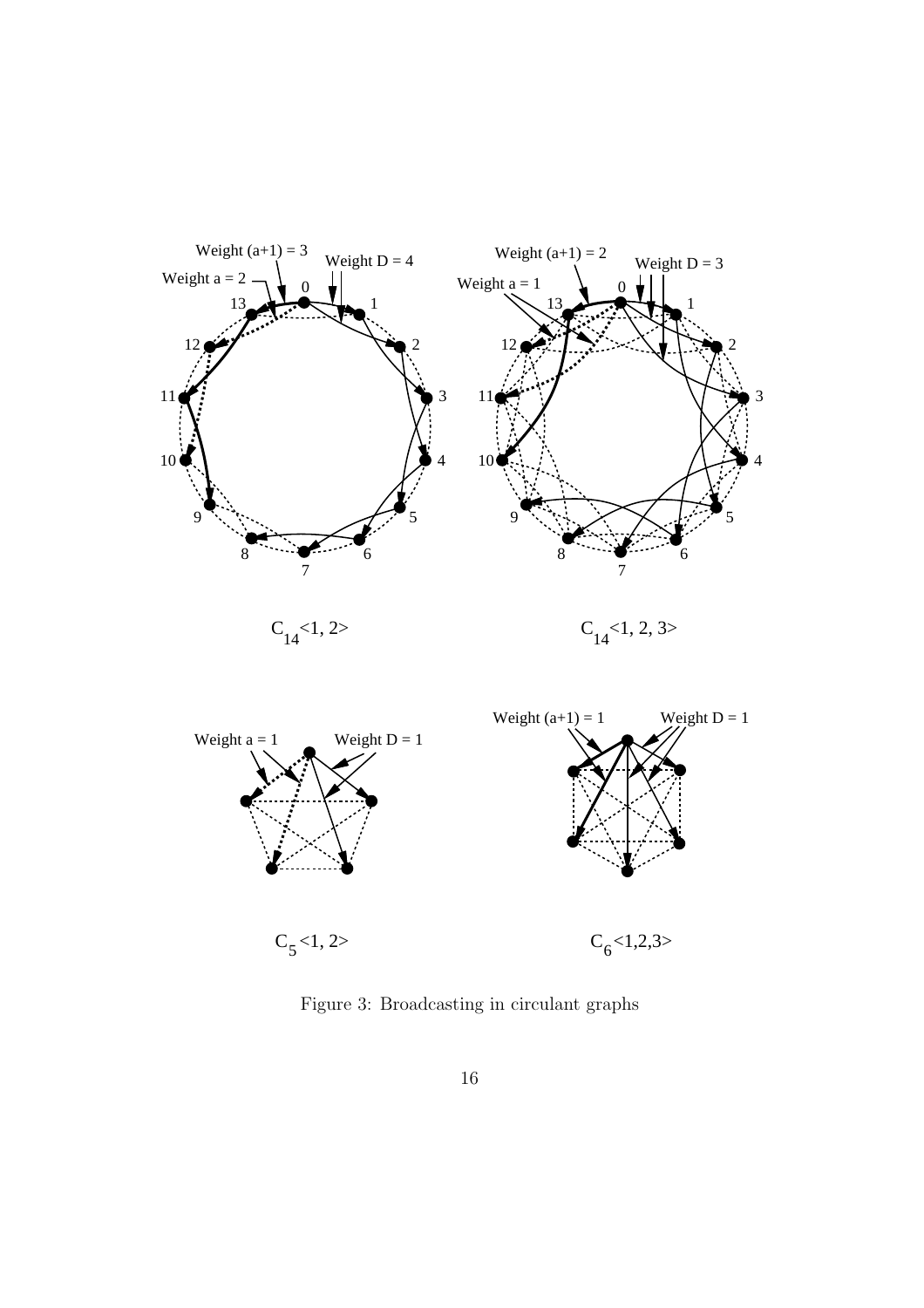#### Case 1: ORIGINATING NODE

For every dimension  $i = 1, 2, ..., r$  send the message with weight  $(i, wc_i)$ to all the adjacent nodes. The weight  $wc_i$  is to be calculated according to Case 1 of Algorithm 1, applied to the circulant graph of the ith dimension

Case 2: THE OTHER NODES  $((wd, wc)$  is the weight of the received message)

- If  $(wc > 1)$  then Within dimension wd send the message with weight  $(wd, wc - 1)$ following Case 2 of Algorithm 1
- If  $(wd > 1)$  then

For every dimension  $i = 1, 2, \ldots, wd - 1$  send the message with weight  $(i, wc_i)$  to the corresponding adjacent nodes. The weight  $wc_i$ is to be calculated according to Case 1 of Algorithm 1, applied to the circulant graph of the ith dimension

Figure 4: Algorithm 2